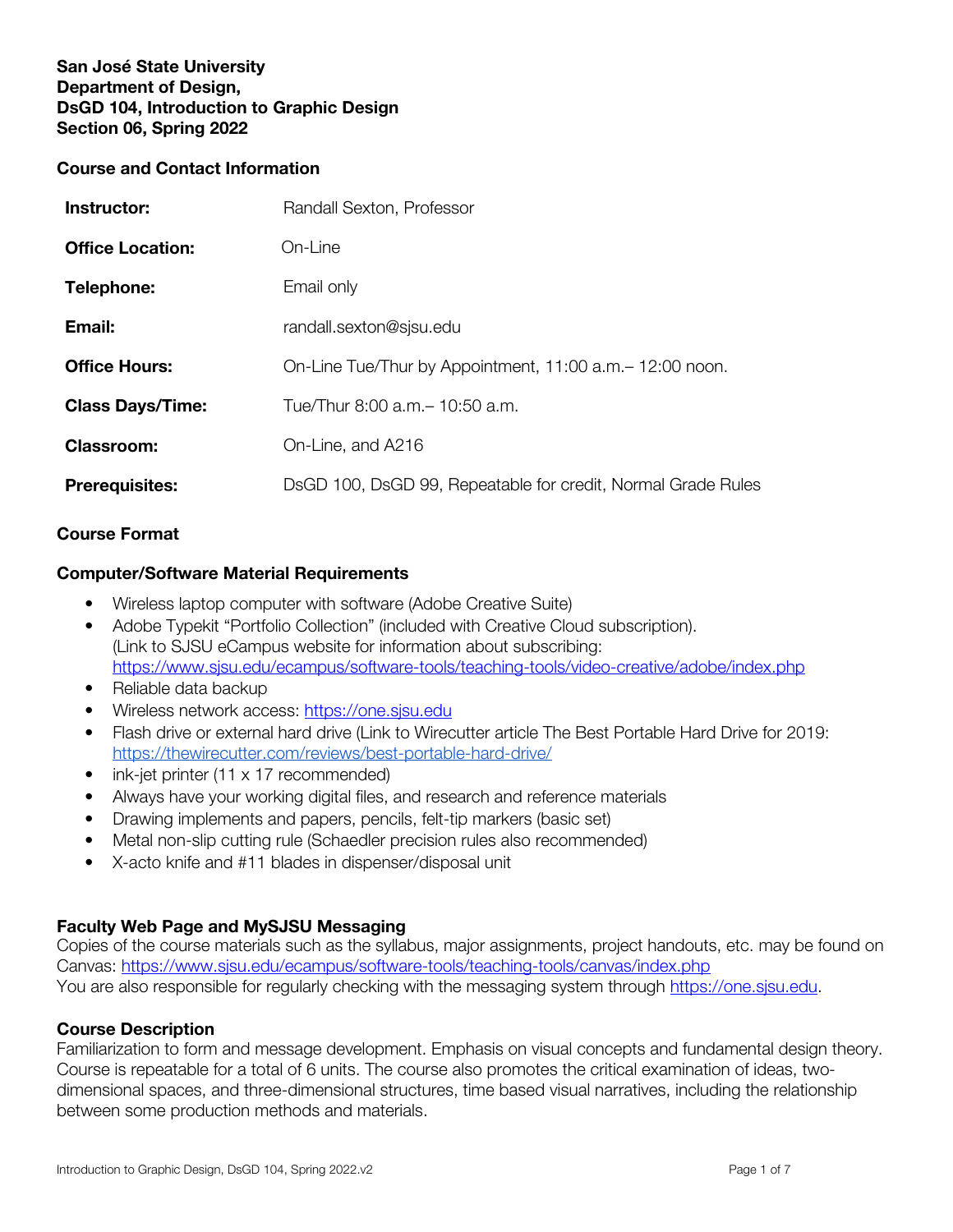Critiques, work-in-progress discussions, and assigned project reviews form the basis for group discussions within this class. You will be encouraged to develop evaluative skills and articulate them in the critique format. You will also be challenged to determine goals and to make observations and decisions that result in concise, informative, and engaging visual statements.

# **Course Learning Outcomes (CLO)**

Upon successful completion of this course, you will be able to:

| CLO <sub>1</sub> | identify design elements and techniques used in visual compositions;                                                                                                                 |
|------------------|--------------------------------------------------------------------------------------------------------------------------------------------------------------------------------------|
| CLO <sub>2</sub> | use interrelated design principles to build and work with design elements;                                                                                                           |
| CLO <sub>3</sub> | apply design theories as a foundation for the design decisions you make;                                                                                                             |
| CLO <sub>4</sub> | arrange and compose information to make compelling and effective visual<br>messages;                                                                                                 |
| CLO <sub>5</sub> | demonstrate care and attention to detail while crafting prototypes and final design<br>outcomes;                                                                                     |
| CLO <sub>6</sub> | develop an effective design process for solving visual problems, which will allow you<br>to develop, iterate, refine, and ultimately transmit an idea through visual form;           |
| CLO <sub>7</sub> | engage in thoughtful discussion, critique, and debate about visual communication;                                                                                                    |
| CLO <sub>8</sub> | think critically about the relationship between form and content, methods and tools;                                                                                                 |
| CLO <sub>9</sub> | use the library, the internet, and other research methods (observational, experiential)<br>to search for information relevant to your topic, and to support your design<br>outcomes. |

# **Required Texts/Readings:**

No book purchase is required for this class. Required readings and/or viewings will be provided to you as links or PDFs.

#### **Recommended Readings**

Visual Grammar, Christian Leborg ISBN: 1568985819

Graphic Design Manual, Armin Hofmann ISBN: 3721200063

Introduction to Two-Dimensional Design: Understanding Form and Function, John Bowers, Wiley ISBN: 0470163755

#### Library Resources:

The San Jose State University Library supports student access to information with in-person reference at the King Library Reference Desk and specialized support for Design online at: http://libguides.sjsu.edu/design/GraphicDesign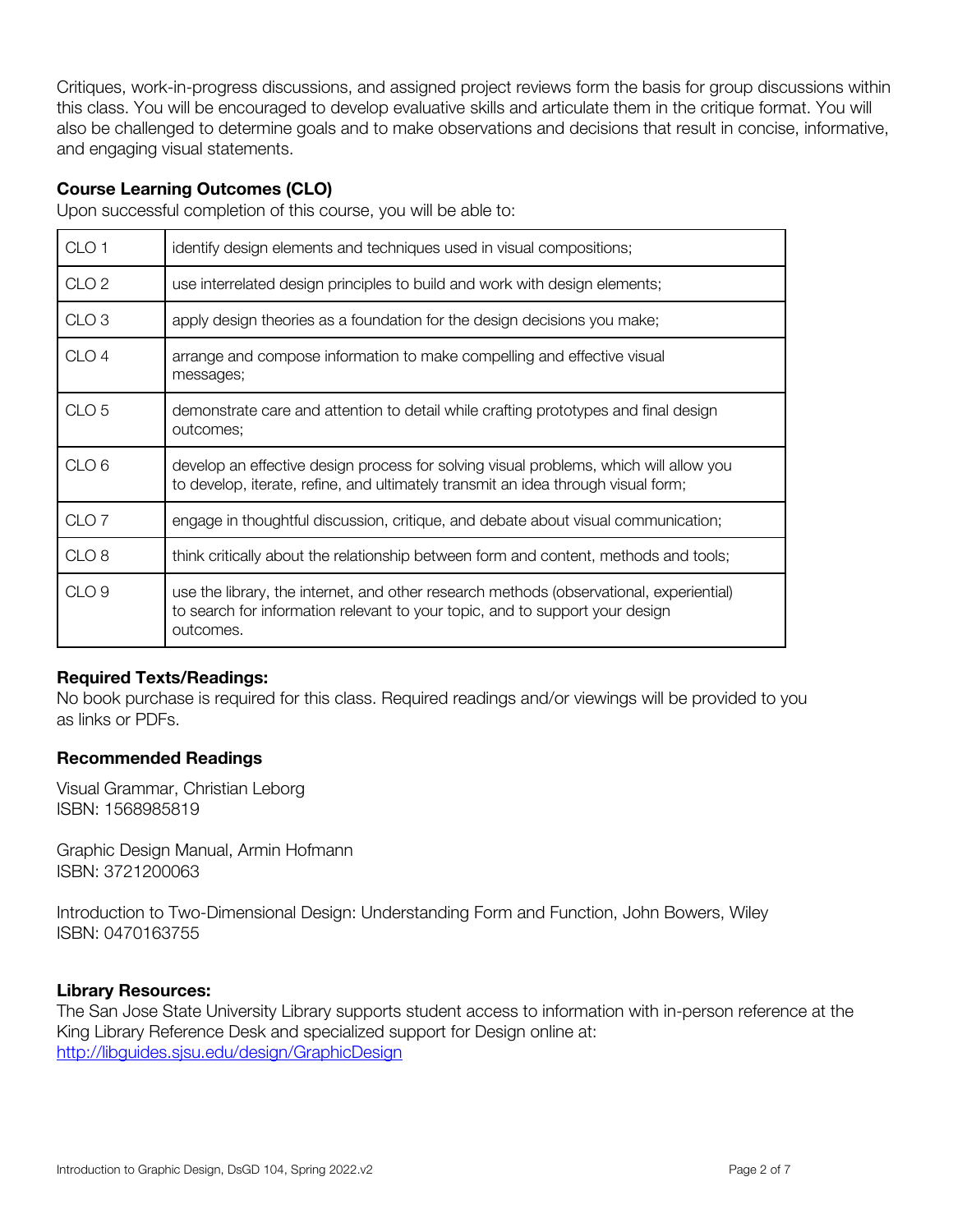# **Recommended Readings**

Visual Grammar, Christian Leborg ISBN: 1568985819

Graphic Design Manual, Armin Hofmann ISBN: 3721200063

Introduction to Two-Dimensional Design: Understanding Form and Function, John Bowers, Wiley ISBN: 0470163755

#### **Expenses** (this is not a course fee):

The estimated cost for semester course related supplies/materials is \$200 and will vary according to the individual.

#### Administrative Policies

This course is an essential component of your curriculum at SJSU. We have a good amount of work to complete this course, so in order to professionally and effectively deliver the curriculum it is necessary to establish some ground rules. Students are expected to read this syllabus thoroughly and to observe all of the regulations laid out below.

#### **Course Requirements and Assignments**

This is a studio-intensive course where 4 assigned project, will address the graphic design program Learning Objectives: Critiques, work-in-progress discussions, and assigned project reviews form the basis for group discussions within this class. You will be encouraged to develop evaluative skills and articulate them in the critique format. You will also be challenged to determine goals and to make observations and decisions that result in concise, informative, and engaging visual statements.

"Success in this course is based on the expectation that students will spend, for each unit of credit, a minimum of 45 hours over the length of the course (normally three hours per unit per week) for instruction, preparation/studying, or course related activities, including but not limited to internships, labs, and clinical practica. Other course structures will have equivalent workload expectations as described in the syllabus."

Please Note: All students seeking the BFA in Graphic Design must participate in an end of the semester portfolio review. Because the Professional Design Program is highly demanding, it is necessary that each student who plans entry at the upper division level, Bachelor of Fine Art Degree, submit a portfolio for faculty review. The portfolio is an advising an admission procedure to assure that students are prepared for advanced classes. The Graphic Design Program requires completion of the following course before submitting portfolios (SJSU courses or equivalents) Art 24, DsGD 63, DsGD 83, DsGD 99, DsGD 100, DsGD104. Please note: students who have earned 90 units or more may not change majors except by special permission. Any request for change of major may be denied for students whose time remaining to complete the requirements for a degree would significantly increase, typically 150 total units.

The Graphic Design Program requires completion of the following course before submitting portfolios. (SJSU courses or equivalents) Art 24, DsGD 63, DsGD 83, DsGD 99, DsGD 100, DsGD104.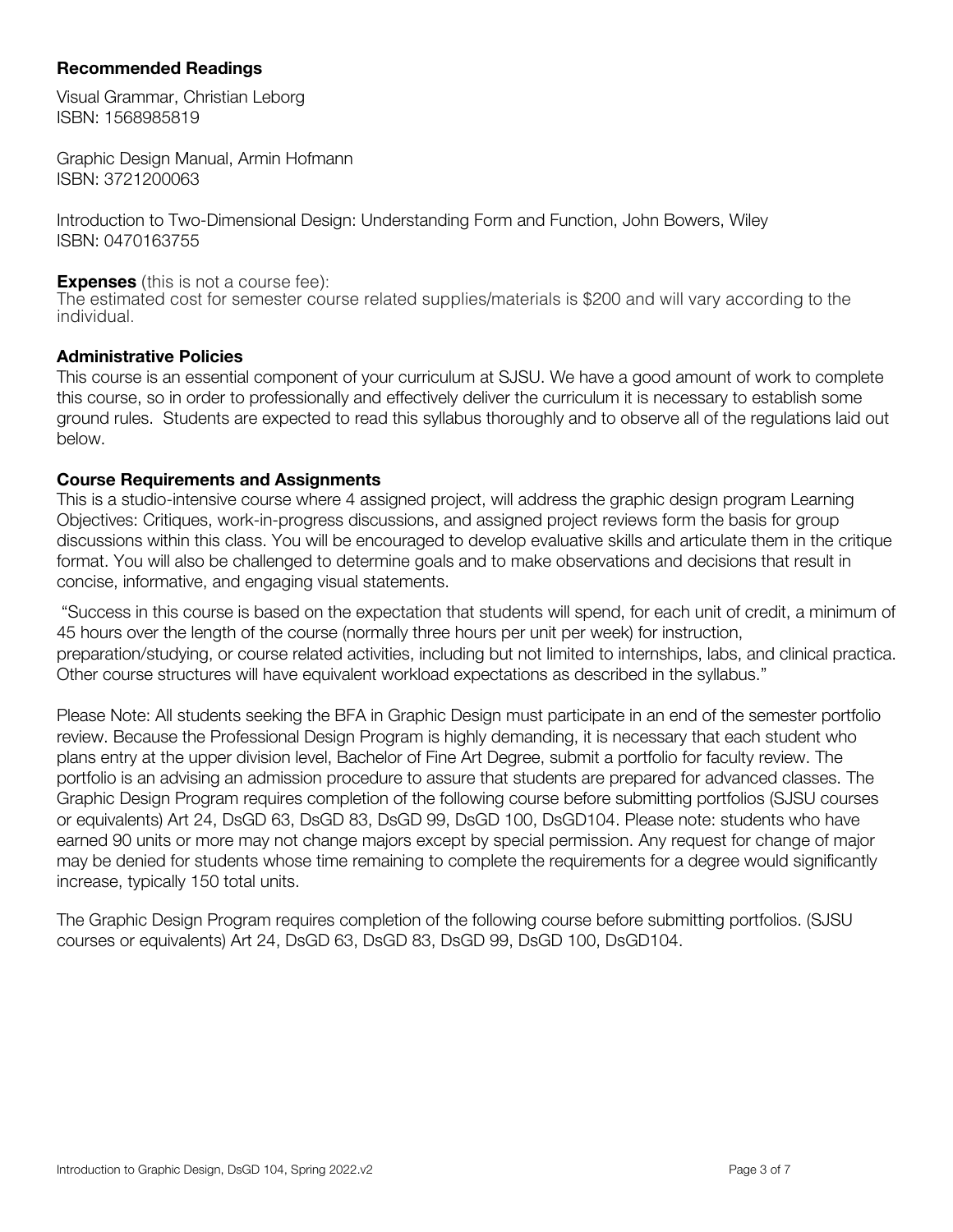# Grading Information

*Participation Effect on Grading* – Project grades will be assigned on a scale of 0 to 4, corresponding to the letter grades F to A as outlined in this document. Please note; Participation is included as part of each assignment's grading rubric. Coming to class prepared, making progress between class meetings, and presenting your work on time (including both preliminary rough drafts and prototypes, as well as final outcomes) will be noted towards participation and preparation for each project, this means that your work is prepared and available on your desktop prior to the start of any feedback session.

The project and course performance will be evaluated according to the following components: Each project (five) will be graded upon completion and assigned a letter grade according to the University policy—A through F. An incomplete will be granted to students with documented extenuating circumstances e.g. debilitating illness, family emergency etc. Bases for the grading are:

### **The bases for grading are:**

### **Iteration/Experimentation** CLO 6

Exhibiting distinct approaches, perspectives, and/or uses of material in preliminary iterations. Testing a surprising variety of approaches and materials

# **Concept Development / Critical Thinking** CLO 3, 8

Responding creatively to, and meeting, the constraints of the project. Discovering and leveraging creative opportunities arising from form, content, methods, and tools. Demonstrating the integration of research, analysis, iteration/drafting/sketching, and practice making.

# **Formgiving** CLO 1, 2, 4, 5

Synthesizing design elements, principles, and attributes into effective and evocative messages. Demonstrating the quality necessary for effective visual communication.

# **Craft/Presentation** CLO 5

Exhibiting skill, sensitivity, dexterity, and attention to detail in design outcomes and their presentation.

# **Participation/ Preparation** CLO 6, 7

Engaging in class activities and critiques. Showing initiative and commitment. Progressing steadily between classes, and arriving to class prepared to participate.

Project grades will be weighted according to the following percentages:

| Project 1 | 25% |
|-----------|-----|
| Project 2 | 25% |
| Project 3 | 25% |
| Project 4 | 25% |

# Grading Scale

A minus, A, A plus = Excellence  $(3.7-4.0)$ 

Student consistently delivers creative and high quality work and demonstrates the ability to explore a wide range of alternative options as well as the ability to make intelligent and informed decisions on the final solution. Student is able to refine final solutions to instructor feedback. Student shows the ability to communicate ideas clearly and completely, both visually and verbally. Well-crafted and informed arguments support any and all design decisions. All projects are complete and on time. Student demonstrates a strong, engaged effort in work and in class. Student maintains at all times a positive attitude and commitment towards the profession, classmates, the instructor and their own development. Student participates in all regularly scheduled classes. Overall, student meets and exceeds the requirements of the course.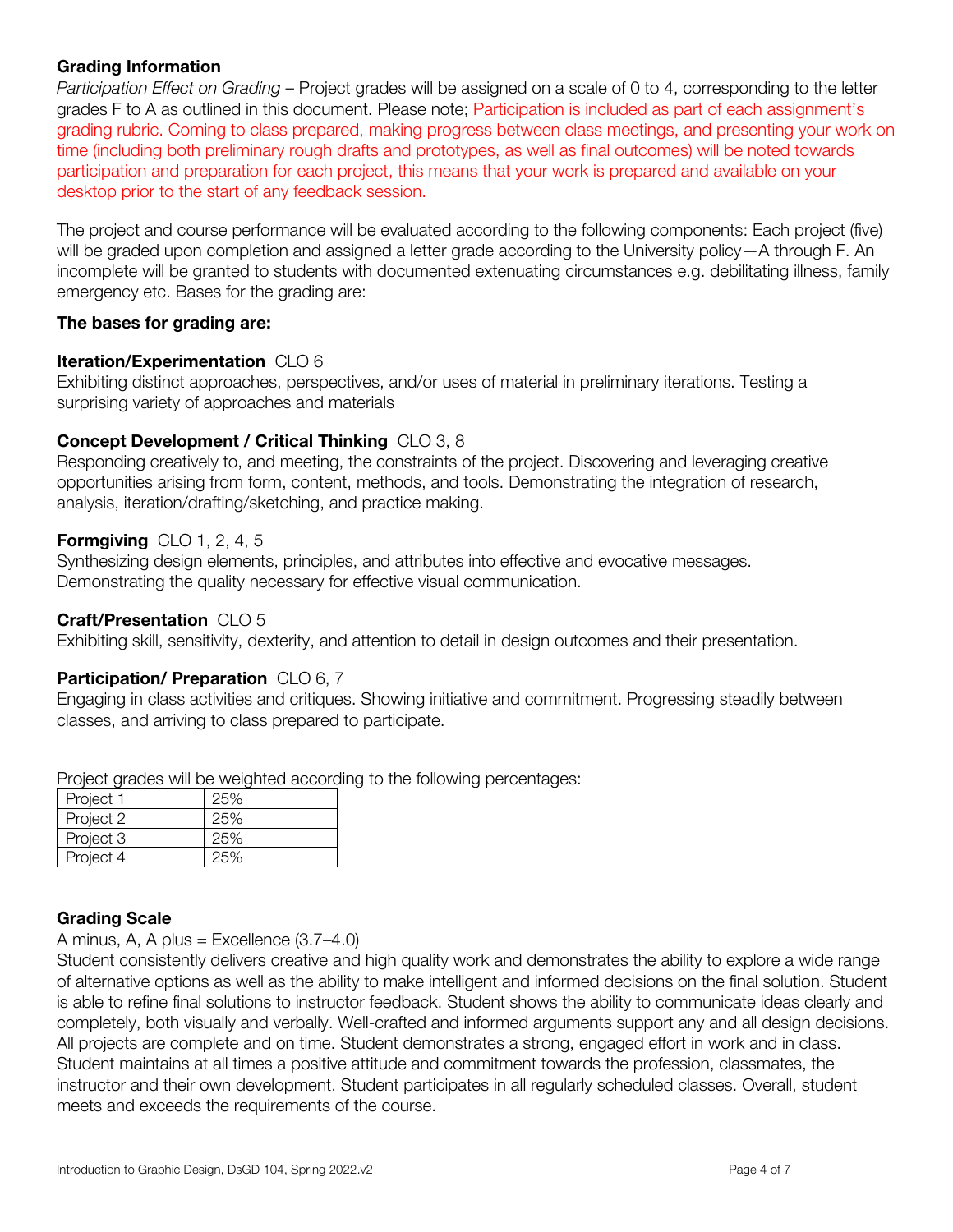# B minus, B, B plus = Very good work (2.7–3.6)

Student demonstrates an above average effort in all areas. Work is complete and demonstrates no craft or technical problem areas. Student shows the ability to communicate decent rationale for design decisions and demonstrates improvement in all areas of professional development as a designer. Student maintains a positive attitude and involvement in all coursework and class activities.

### C minus, C, C plus = Adequate, average work  $(1.7–2.6)$

Student produces the minimum work required at an average quality level and provides basic explanations for design decisions. Student demonstrates a basic understanding of the principles presented in class and may have some craft and technical problem areas. Student demonstrates average participation in all regularly scheduled classes.

### D minus, D, D plus = Poor work and lack of effort  $(0.7-1.6)$

Student produces the minimum work required at below average quality and demonstrates little understanding of the principles

### $F =$  Failure to meet the course requirements (0.0–0.6)

Student demonstrates a lack of understanding of the basic principles discussed in class and is unable to convey creative and craft and technical ability as required. Student has little or no involvement in class discussions, repeatedly misses deadlines or critiques, and demonstrates little commitment to learning and their own development. Student shows little participation and/or is consistently late for class.

| Name                                  |  | D         |     |     |     |     |     |     | C   |     |     |     |     | B   |     |     |     |     | A   |     |      |
|---------------------------------------|--|-----------|-----|-----|-----|-----|-----|-----|-----|-----|-----|-----|-----|-----|-----|-----|-----|-----|-----|-----|------|
| DsGD 104-07: Project #                |  | Value 0.0 | 0.6 | 0.8 | 1.0 | 1.2 | 1.4 | 1.6 | 1.8 | 2.0 | 2.2 | 2.4 | 2.6 | 2.8 | 3.0 | 3.2 | 3.4 | 3.6 | 3.7 | 4.0 |      |
| Iteration/Experimentation             |  |           |     |     |     |     |     |     |     |     |     |     |     |     |     |     |     |     |     |     | 0.00 |
| Concept Development/Critical Thinking |  |           |     |     |     |     |     |     |     |     |     |     |     |     |     |     |     |     |     |     | 0.00 |
| Formgiving                            |  |           |     |     |     |     |     |     |     |     |     |     |     |     |     |     |     |     |     |     | 0.00 |
| Craft/Presentation                    |  |           |     |     |     |     |     |     |     |     |     |     |     |     |     |     |     |     |     |     | 0.00 |
| Participation/Preparation             |  |           |     |     |     |     |     |     |     |     |     |     |     |     |     |     |     |     |     |     | 0.00 |
|                                       |  |           |     |     |     |     |     |     |     |     |     |     |     |     |     |     |     |     |     |     | 0.00 |

#### Important Notes about Grading

All assignments are graded; therefore, you should do your best on them or your course grade will be adversely affected. It is very important to complete all projects because:

- 1) Each develops a skill necessary for successful completion of projects.
- 2) Missing one or more of these projects will lower your course grade substantially.

#### **Deadlines**

No extensions will be given except in cases of documented emergencies, such as serious illness. If such a circumstance should arise, please contact the instructor as early as possible and be ready to provide documentation.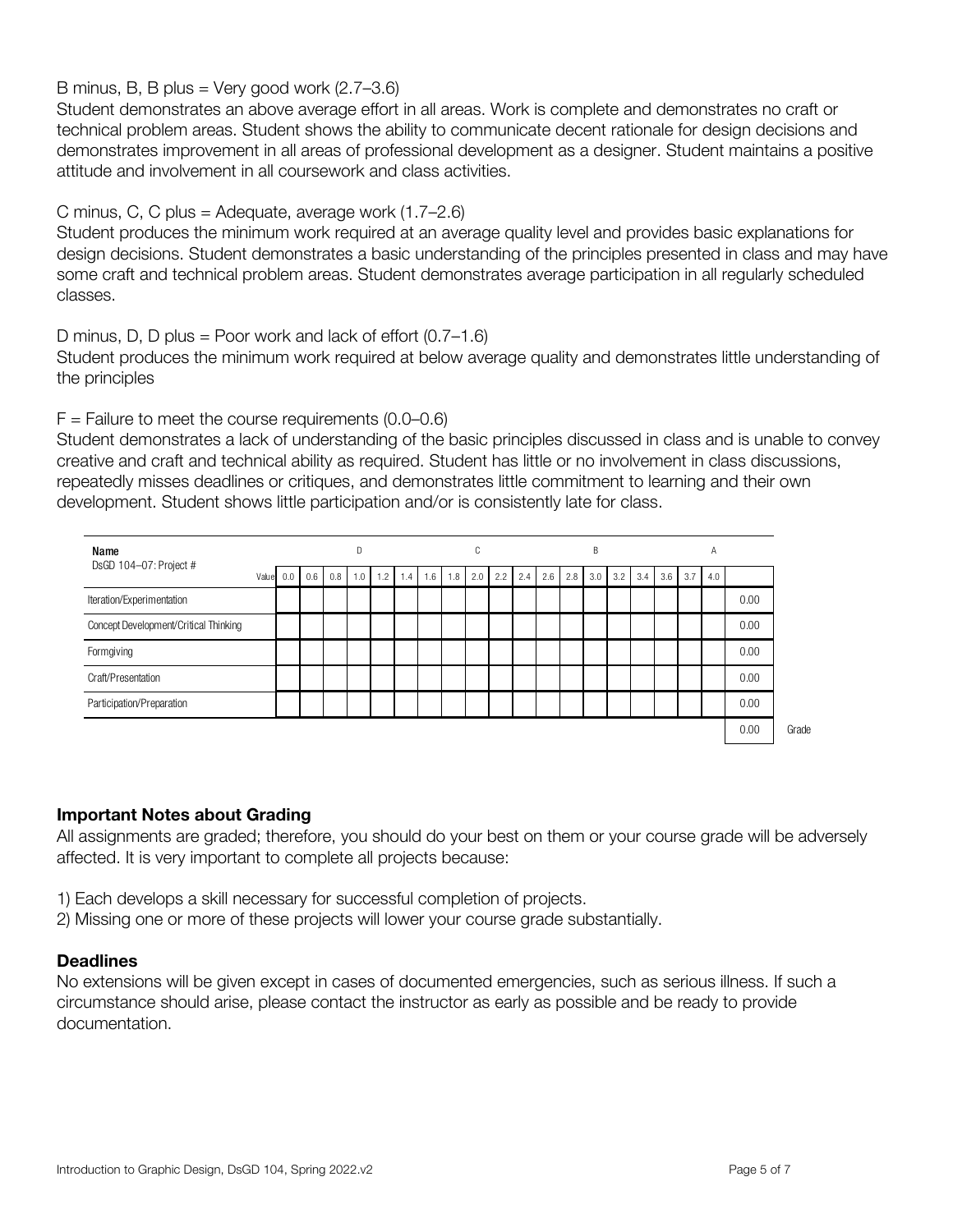# **Late Assignments**

It is essential that you keep up with the course work and submit all assignments in a timely manner. Assignments will lose a full letter grade for each class day late. Graded assignments more than 2 class days late will not be accepted. In such cases, a grade of zero credit will be entered.

# **Extra Credit**

Out of general fairness to all students, there will be no opportunities for extra credit projects given in this class.

### Session/Classroom Protocols

This course is an essential component of your curriculum at SJSU. We have a good amount of work to complete this semester, so in order to professionally and effectively deliver the curriculum it is necessary to establish some ground rules. Students are expected to read this syllabus thoroughly and to observe all of the regulations laid out below.

We are involved in a mutually beneficial communal learning experience, one that requires full attention and respectful behavior toward all members of the class. In order to maximize the learning experience, students are requested to observe the following etiquette guidelines:

- Always have in possession your working digital files
- Students are expected to arrive on time, and to remain in class until the session is over or excused late arrival and/or early departure(s) will be noted. If you have a prior engagement that requires you leave before the end of class, please inform the instructor beforehand.
- Announcements, handouts, and assignments are typically issued via Canvas before the beginning of class. It is your responsibility to inform yourself of any announcements or requirements that you miss due to late arrivals. Please do not interrupt the Zoom session to ask about these.
- No eating or drinking in class, strictly enforced.

# University Policies

Per University Policy S16-9, university-wide policy information relevant to all courses, such as academic integrity, accommodations, etc. are available on Office of Graduate and Undergraduate Programs' and Academic Senate website.

http://www.sjsu.edu/gup/syllabusinfo/ https://www.sjsu.edu/senate/university-policies/policies-by-category/policy-grades-registration-fees-schedule.php

#### Campus Emergency Numbers Police 911 Escort Service 4-2222

#### COVID-19 Vaccination Information

https://www.sjsu.edu/healthadvisories/vaccination.php

…masks or face coverings must be worn by everyone while inside campus facilities… strictly enforced.